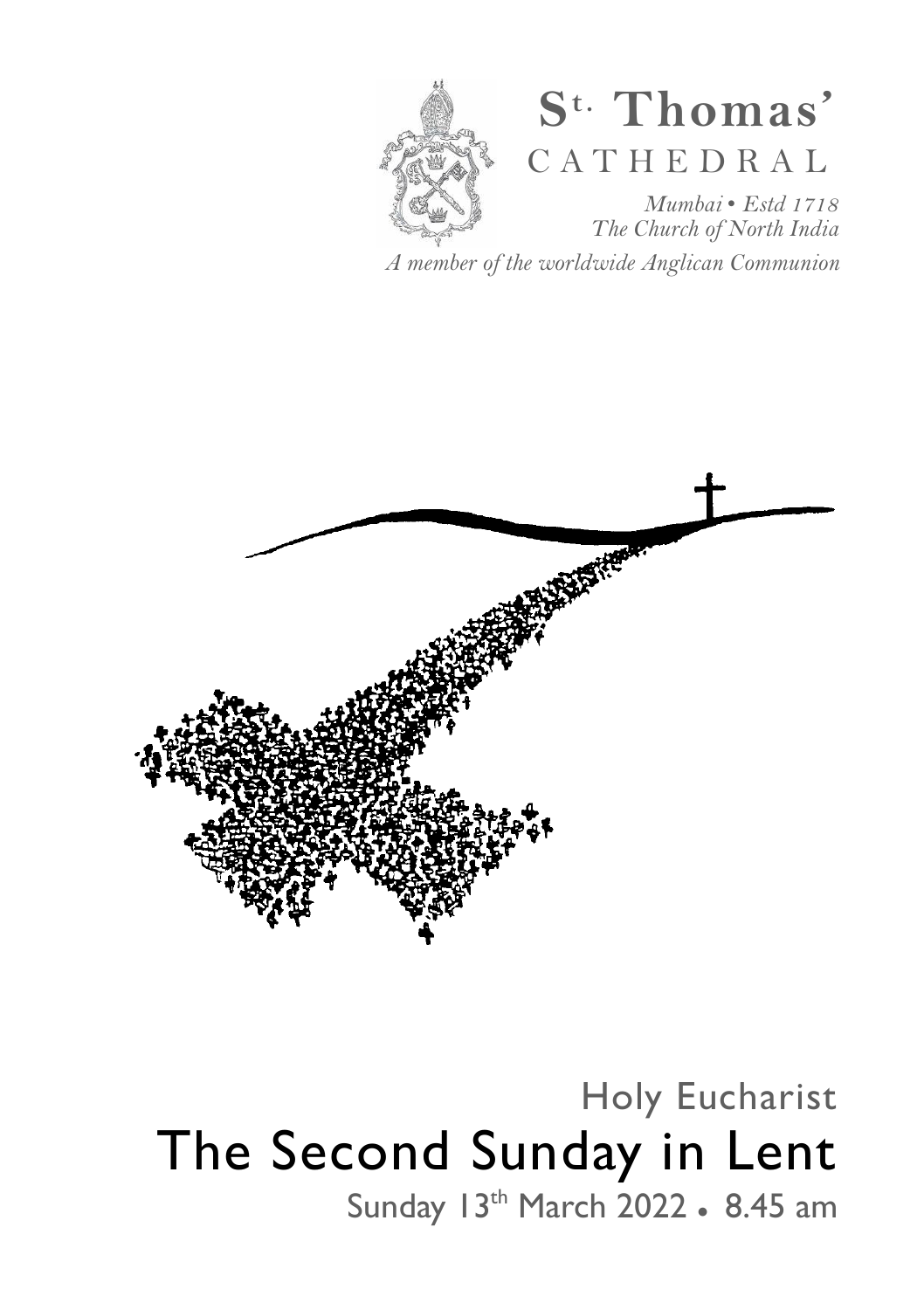# **Welcome to St Thomas' Cathedral for this service**

*"Keep us both outwardly in our bodies and inwardly in our souls"*  Reflections on the Collect for the day

#### *Admitting Our Powerlessness*

One of the great false teachings of the modern age is the supreme power of will supposedly possessed by humans – that the notion of the sovereignty of God is typically placed as secondary to the sovereignty of the human will.

Despite the perceived advances in medicine, technology, safety procedures, or other things that we can do or use to attempt to extend our lives or protect against calamity, in the end, we have no true power to stave off injury, illness, and eventual death.

To begin to approach the divinity of God and truly ask for His help and protection, we must first freely admit that we have no power to provide that help and protection for ourselves.

#### *Asking for Protection*

*"Keep us both outwardly in our bodies and inwardly in our souls"* confronts head on the facts of our creation, that we are both spirit and flesh. Asking God to "keep" us in our bodies and souls affirms that He made both good, and that we rely on him to preserve us in that state.

The closing address names the Lord of our lives as the defender of our bodies and souls. Since it is the Word of God by which all that exists was created, it is also by this Word that all continues to exist, and those who call upon that Word receive continual sustenance by the Holy Spirit, submitting their lives to the sovereignty of the Father and the oneness of the eternal God.

*Follow the readings and the Order of Service for the Lord's Supper in The Book of Common Prayer (refer page numbers)*. *The hymns can be found in the English Hymnal*.

The congregation is asked to join in all text printed in **bold**.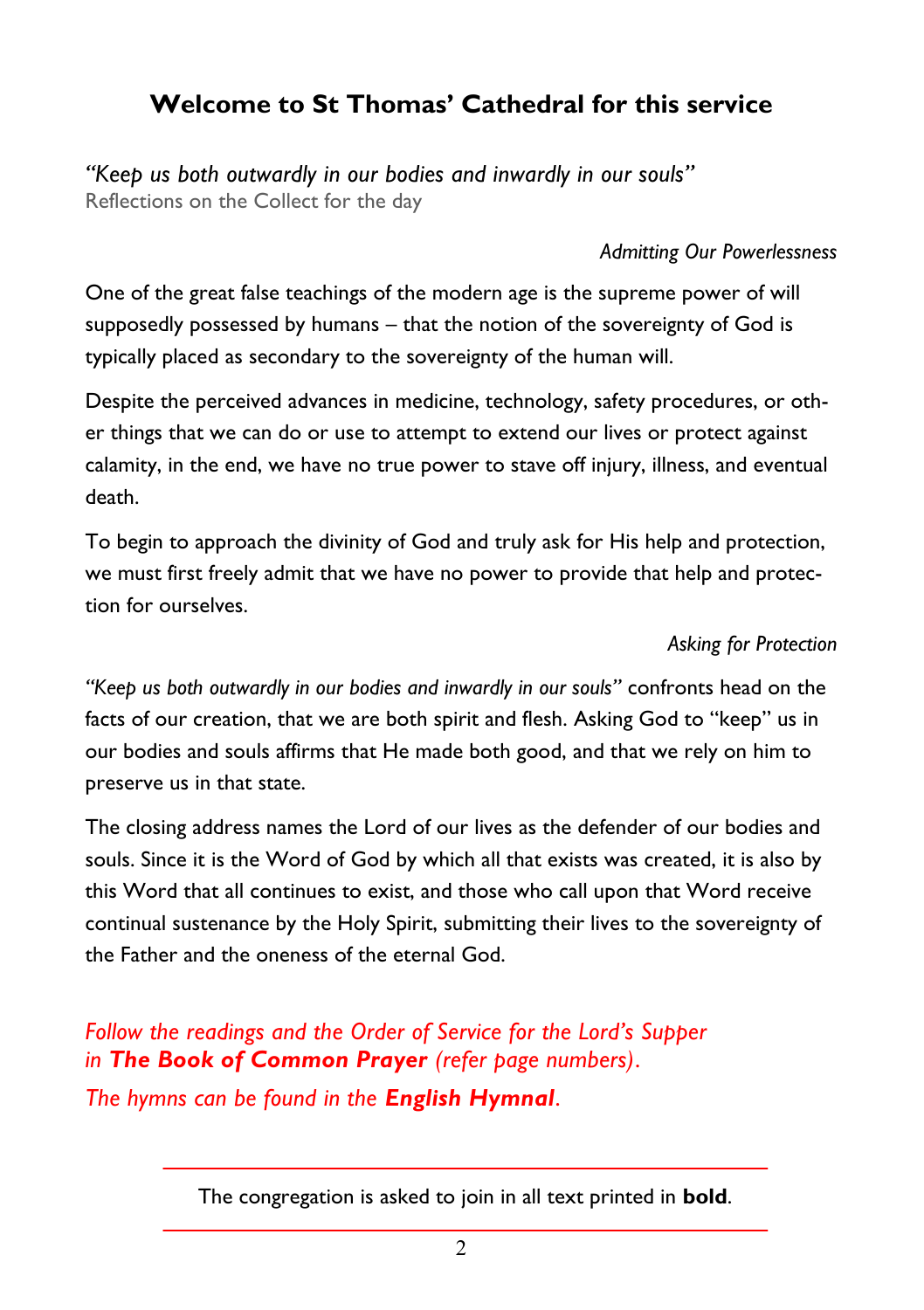# Order of Service

# The Gathering

## Voluntary

Meditation on the tune, 'Stracathro' W. S. Lloyd Webber (1914 - 1982) Prelude on the tune, 'Slane' Gordon Young (1919 - 1998)

#### Welcome

*All keep silence and prepare for worship.* 

*All STAND and sing.* 

The Trisagion

 **Holy God, holy and strong, holy and immortal, have mercy upon us.** 

Opening Prayer

*All* **Heavenly Father, we trust too much in ourselves and our own actions. Help us to trust You and You alone. Be with us so that we don't boast about the worldly things we own, but rather the fact that we put our hope in the Lord. In Jesus' name we pray. Amen.**

*All join in singing the hymn at the procession.*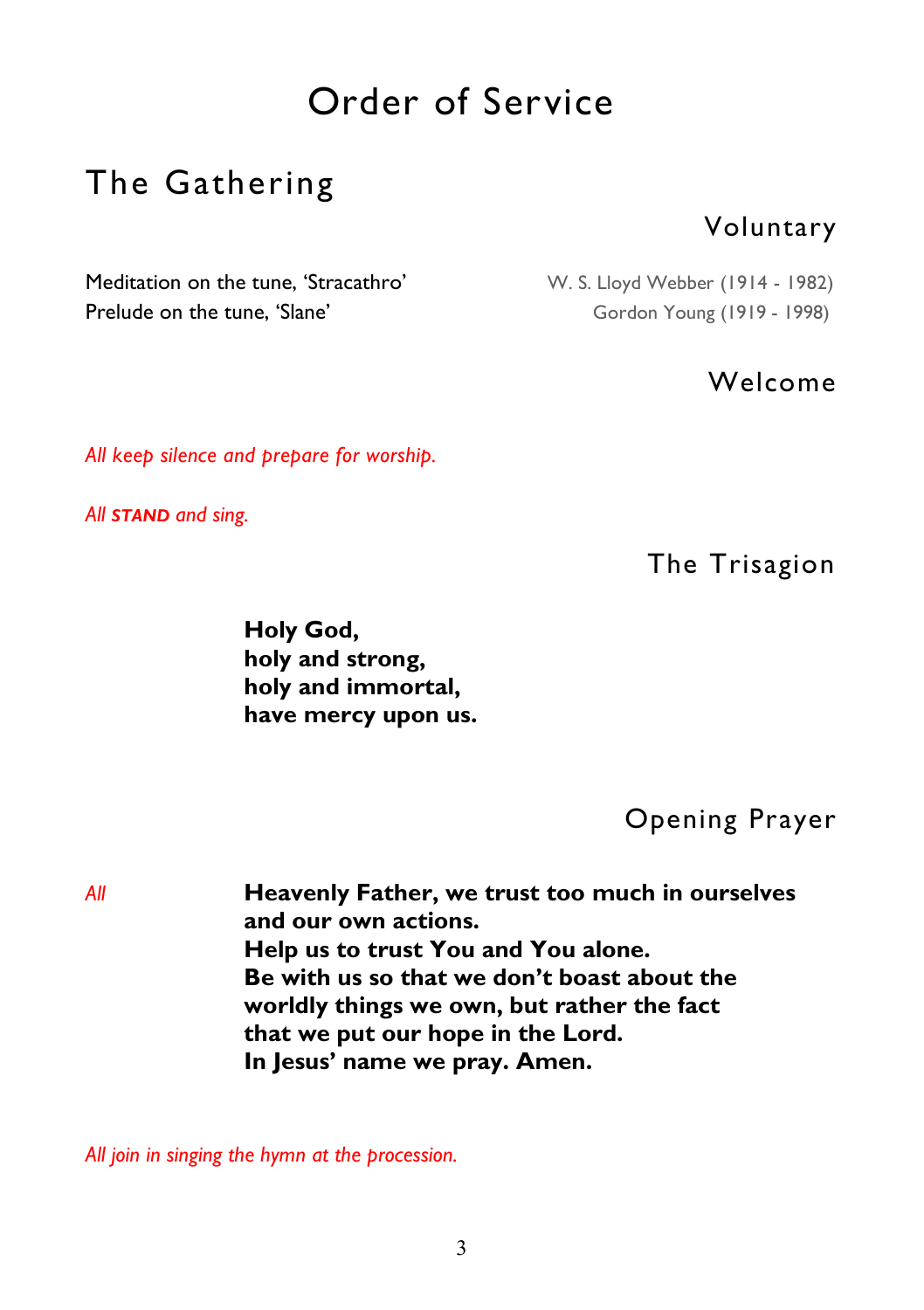**Praise Him! Praise Him! Jesus, our blessèd Redeemer! Sing, O earth — His wonderful love proclaim! Hail Him! Hail Him! Highest archangels in glory; Strength and honour give to His holy Name! Like a shepherd, Jesus will guard His children, In His arms He carries them all day long.** 

*Praise Him! Praise Him! Tell of His excellent greatness; praise Him! Praise Him! Ever in joyful song!* 

<sup>2</sup> **Praise Him! Praise Him! Jesus, our blessèd Redeemer! For our sins He suffered, and bled, and died. He our Rock, our hope of eternal salvation, Hail Him! Hail Him! Jesus the crucified. Sound His praises! Jesus who bore our sorrows, Love unbounded, wonderful, deep and strong.** 

<sup>3</sup> **Praise Him! Praise Him! Jesus, our blessèd Redeemer! Heavenly portals loud with hosannas ring! Jesus, Saviour, reigneth forever and ever; Crown Him! Crown Him! Prophet, and Priest, and King! Christ is coming! over the world victorious, Power and glory unto the Lord belong.** 

*Words:* Frances Crosby (1820 - 1915) *Tune:* JOYFUL SONG

Chester Allen (1838 - 1878)

#### *Please be SEATED.*

## Prayers of Penitence & Absolution

*The presbyter invites the people to confess their sins.* 

The sacrifice of God is a broken spirit; a broken and contrite heart God will not despise. Let us come to the Lord, who is full of compassion, and acknowledge our transgressions in penitence and faith.

*Silence is kept.*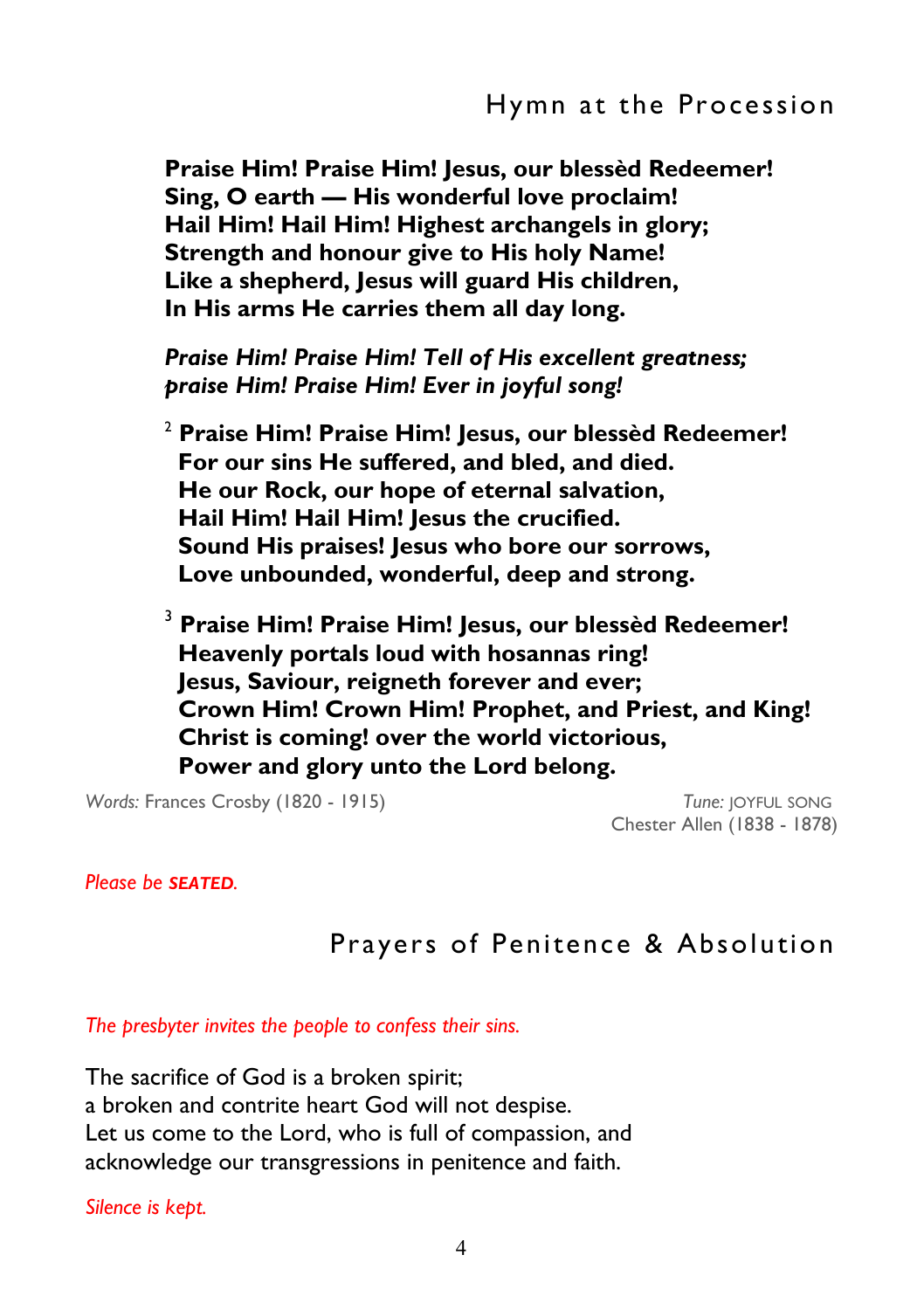**Almighty God, our heavenly Father, we have sinned against you and against our neighbour in thought and word and deed, through negligence, through weakness, through our own deliberate fault. We are truly sorry and repent of all our sins. For the sake of your Son Jesus Christ, who died for us, forgive us all that is past and grant that we may serve you in newness of life to the glory of your name. Amen.** 

*All sing.* 

| Kyrie eleison.<br>Christe eleison. | Lord, have mercy upon us                                |
|------------------------------------|---------------------------------------------------------|
| Kyrie eleison.                     | Christ, have mercy upon us.<br>Lord, have mercy upon us |
|                                    | From the liturgy of the Russian Orthodox                |

| Presbyter | Almighty God,                               |
|-----------|---------------------------------------------|
|           | who forgives all who truly repent,          |
|           | have mercy upon you,                        |
|           | pardon and deliver you from all your sins,  |
|           | confirm and strengthen you in all goodness, |
|           | and keep you in life eternal;               |
|           | through Jesus Christ our Lord.              |
| All       | Amen.                                       |

# The Liturgy of the Word

## The Collects for the Day | *Page 450 & Page 445*

*Read by the Presbyter* 

Church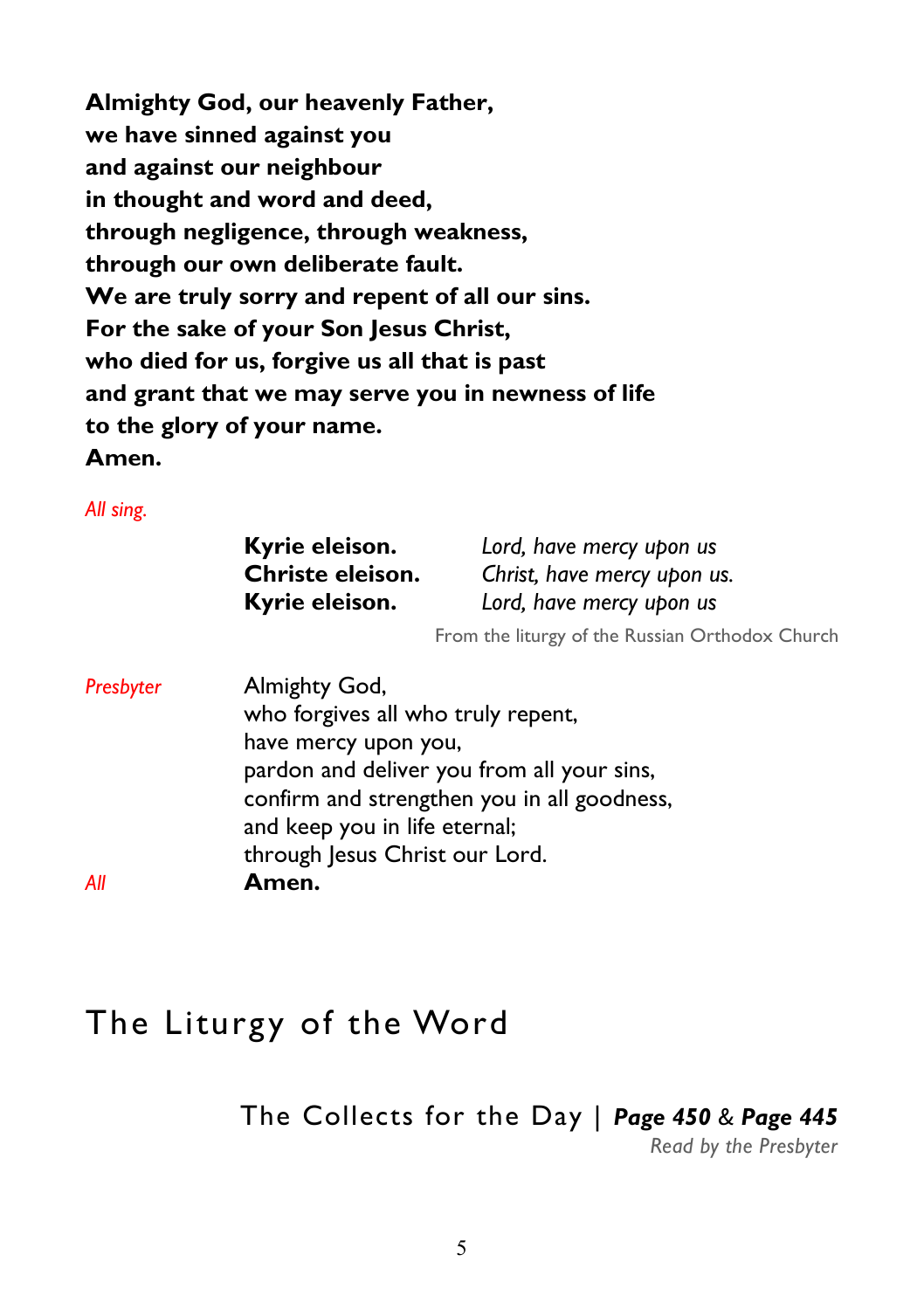# Old Testament Reading | *Page 450*

#### A reading from the Book of the Prophet Jeremiah 17.5 - 10

*At the conclusion of the reading:*  This is the word of the Lord. *All* **Thanks be to God***.* 

#### Psalm

*Sung by the cantors to a chant by S. Wesley* 

Psalm 130 ● *De profundis* 

OUT of the deep have I called unto thee, O Lord : Lord, hear my voice.

- $2$  O let thine ears consider well : the voice of my complaint.
- $3$  If thou, Lord, wilt be extreme to mark what is done amiss :

O Lord, who may abide it?

- <sup>4</sup> For there is mercy with thee : therefore shalt thou be feared.
- $^5$  I look for the Lord; my soul doth wait for him : in his word is my trust.
- $^6$  My soul fleeth unto the Lord : before the morning watch, I say, before the morning watch.
- $7$  O Israel, trust in the Lord, for with the Lord there is mercy : and with him is plenteous redemption.

 $^{\rm 8}$  And he shall redeem Israel : from all his sins.

*All STAND. Glory be to the Father, and to the Son, and to the Holy Ghost; as it was in the beginning, is now, and ever shall be: world without end. Amen.* 

*Please be SEATED.* 

# The Epistle | *Page 450*

A reading from the first letter of Paul to the Thessalonians 4. 1 - 8

*At the conclusion of the reading:*  This is the word of the Lord. *All* **Thanks be to God***.* 

*All STAND and join in singing the gradual hymn.*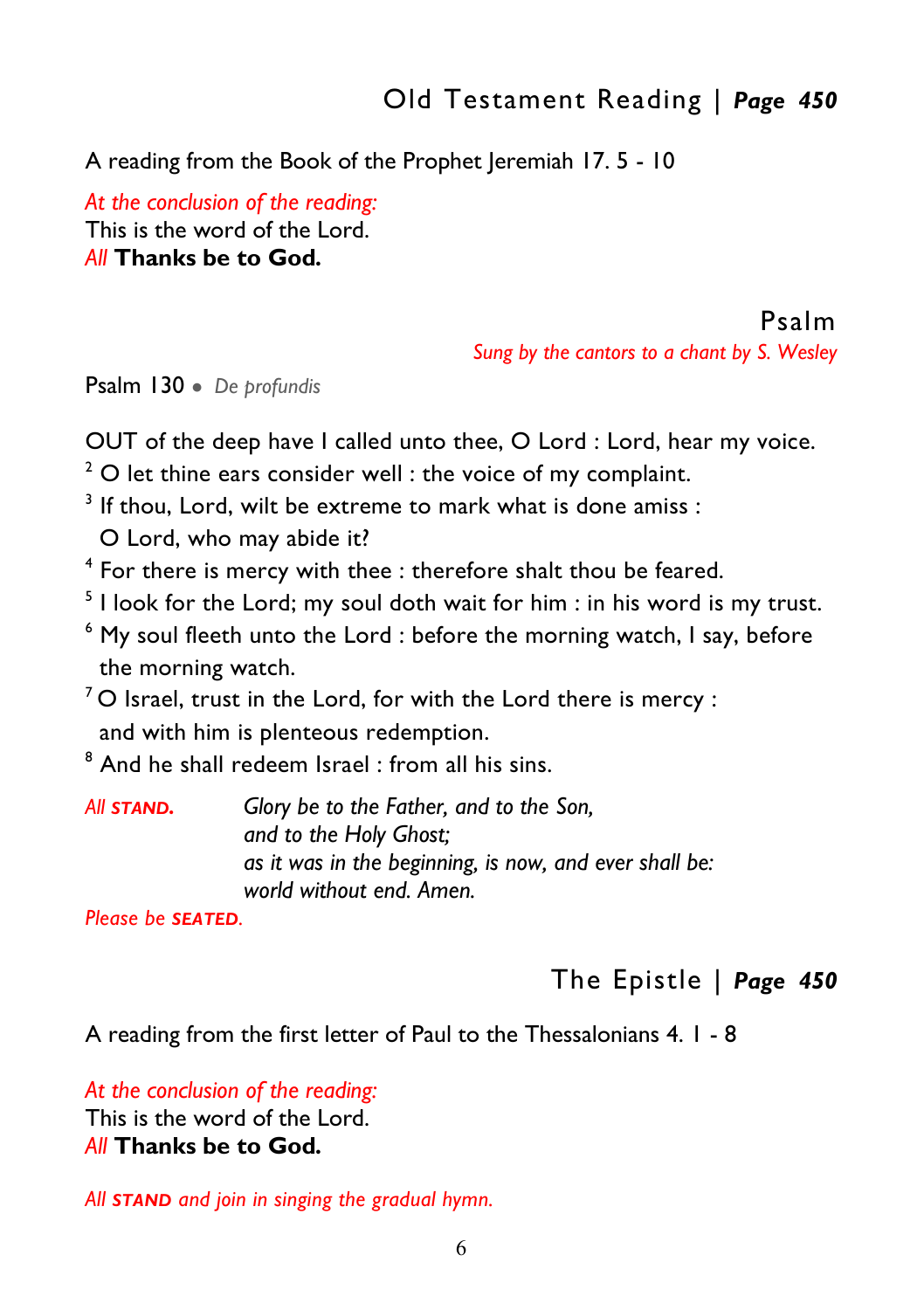# Gradual Hymn

 **When we walk with the Lord in the light of His Word, what a glory He sheds on our way! While we do His good will, He abides with us still, and with all who will trust and obey.**

 *Trust and obey, for there's no other way to be happy in Jesus, but to trust and obey.* 

<sup>2</sup> **Not a burden we bear, not a sorrow we share, but our toil he doth richly repay; not a grief or a loss, not a frown nor a cross, but is blest if we trust and obey.**

<sup>3</sup> **Then in fellowship sweet we will sit at His feet, or we'll walk by His side in the way; what He says we will do, where He sends we will go; never fear, only trust and obey.** 

*Words:* John Sammis (1846 - 1919) *Tune:* TRUST AND OBEY

Daniel Towner (1850 - 1919)

## The Gospel of Christ | *Page 451*

| All                         | <b>Praise to you Lord Jesus Christ</b><br>King of endless glory.<br>One does not live on bread alone,<br>but on every word that comes forth<br>from the mouth of God. |
|-----------------------------|-----------------------------------------------------------------------------------------------------------------------------------------------------------------------|
| <b>The Gospeller</b><br>All | The Lord be with you<br>and also with you.<br>Hear the Gospel of our Lord Jesus Christ according to<br>St. Matthew 15. 21 - 28<br>Glory be to Thee, O Lord.           |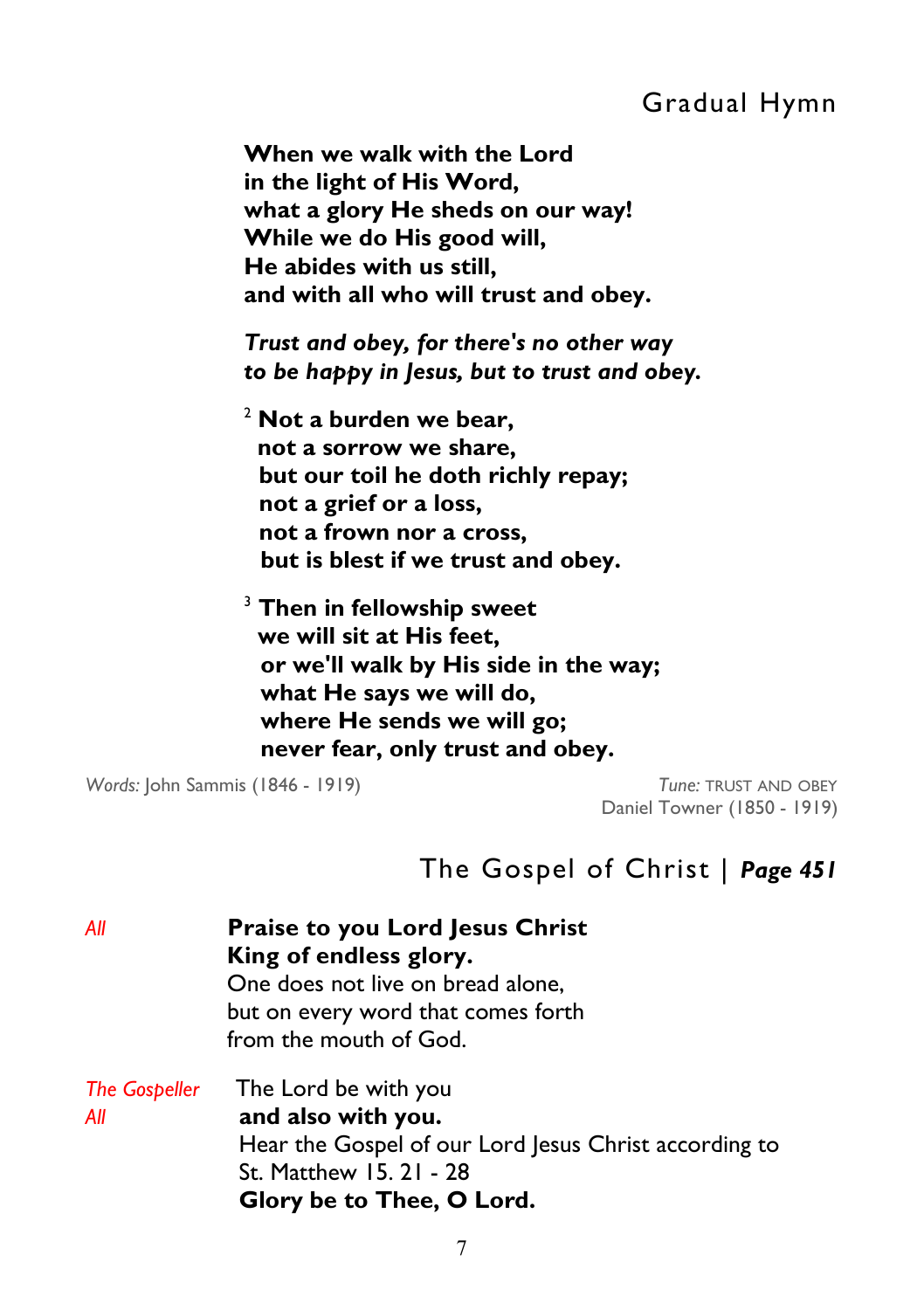*At the end of the Gospel:* 

| <b>The Gospeller</b> | This is the Gospel of Jesus Christ.                                                                                                                                                    |
|----------------------|----------------------------------------------------------------------------------------------------------------------------------------------------------------------------------------|
| All                  | Praise be to Thee, O Christ.                                                                                                                                                           |
| All sing             | At the Cross, at the Cross<br>where I first saw the light,<br>and the burden of my heart rolled away,<br>it was there by faith I received my sight,<br>and now I am happy all the day! |

Ralph Hudson (1843 - 1901)

*Remain STANDING for the Creed, all reciting together.* 

The Nicene Creed | *Page 354* 

*Please be SEATED.* 

Sermon

The Revd Avinash Rangayya

# The Liturgy of the Sacrament

*All STAND.*

The Peace

*The Celebrant offers a greeting of peace.*

Christ has reconciled us to God in one body by the Cross. We meet in his name and share his peace. The peace of the Lord be always with you **and also with you.** 

Let us offer one another a sign of peace.

*While remaining in your place, share the sign of peace with a namaste with your neighbour.*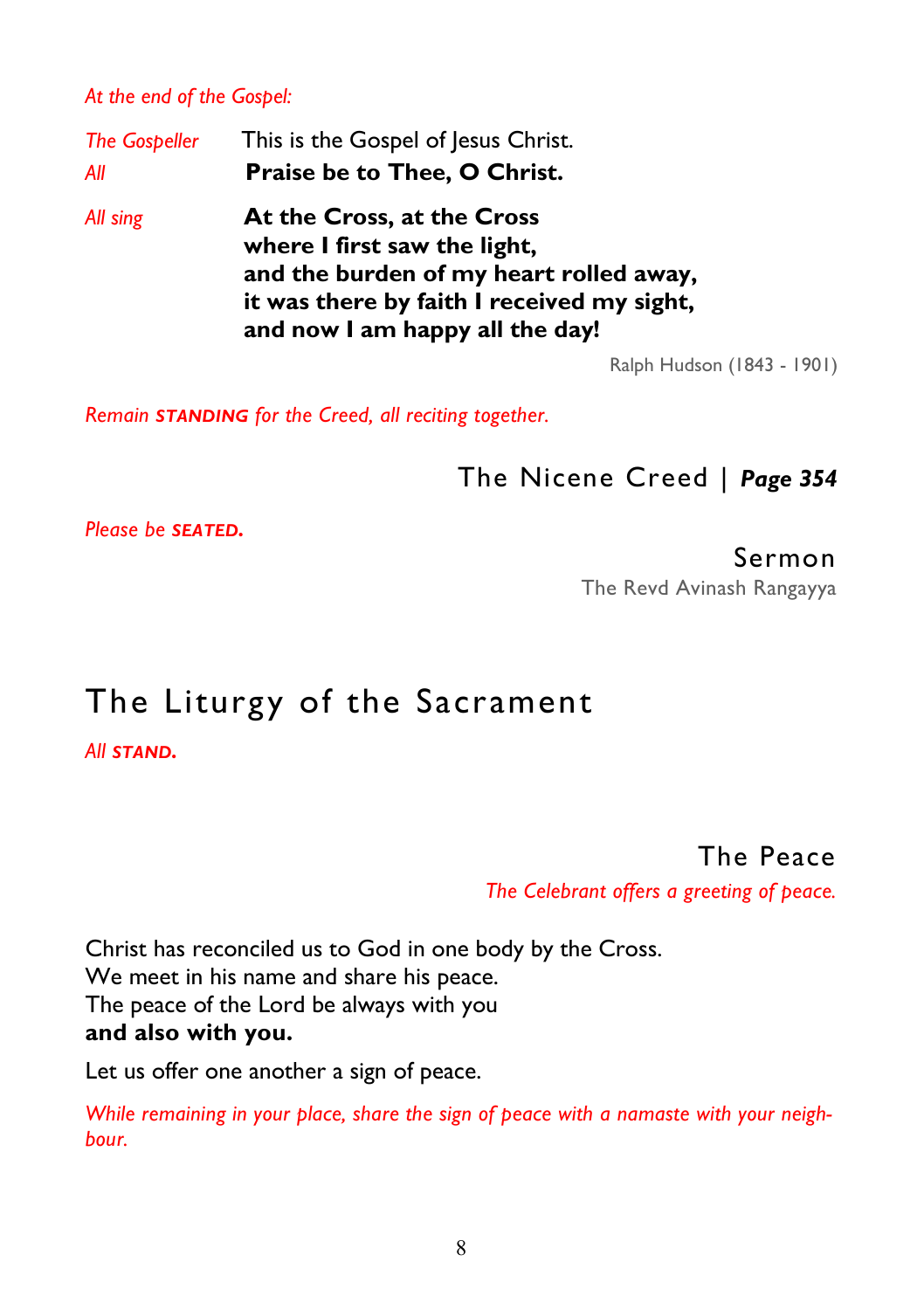*At this time an offering will be received for the ministries of the Cathedral. Thank you for your generosity. All join in singing the hymn.* 

Preparation of the Table

Hymn at the Offertory

 **Lord of all hopefulness, Lord of all joy, whose trust, ever child-like, no cares could destroy: Be there at our waking, and give us, we pray, your bliss in our hearts, Lord, at the break of the day.** 

<sup>2</sup> **Lord of all eagerness, Lord of all faith, whose strong hands were skilled at the plane and the lathe: Be there at our labours, and give us, we pray, your strength in our hearts, Lord, at the noon of the day.** 

<sup>3</sup> **Lord of all kindliness, Lord of all grace, your hands swift to welcome, your arms to embrace: Be there at our homing, and give us, we pray, your love in our hearts, Lord, at the eve of the day.** 

<sup>4</sup> **Lord of all gentleness, Lord of all calm, whose voice is contentment, whose presence is balm: Be there at our sleeping, and give us, we pray, your peace in our hearts, Lord, at the end of the day.** 

Words: Joyce Anstruther (1901 - 1953) *Tune:* SLANE

Traditional Irish melody

*All say* Offertory Prayer | *page 357* 

*Please be SEATED.* 

Lent Prose

| Refrain (all)  | Hear us, O Lord, have mercy upon us:                 |  |
|----------------|------------------------------------------------------|--|
|                | For we have sinned against Thee.                     |  |
| <b>Cantors</b> | O thou chief Corner-stone, Right Hand of the Father: |  |
|                | Way of Salvation, Gate of Life Celestial:            |  |
|                | Cleanse Thou our sinful souls from all defilement.   |  |
|                | arr. John Scott (1956 - 2015)                        |  |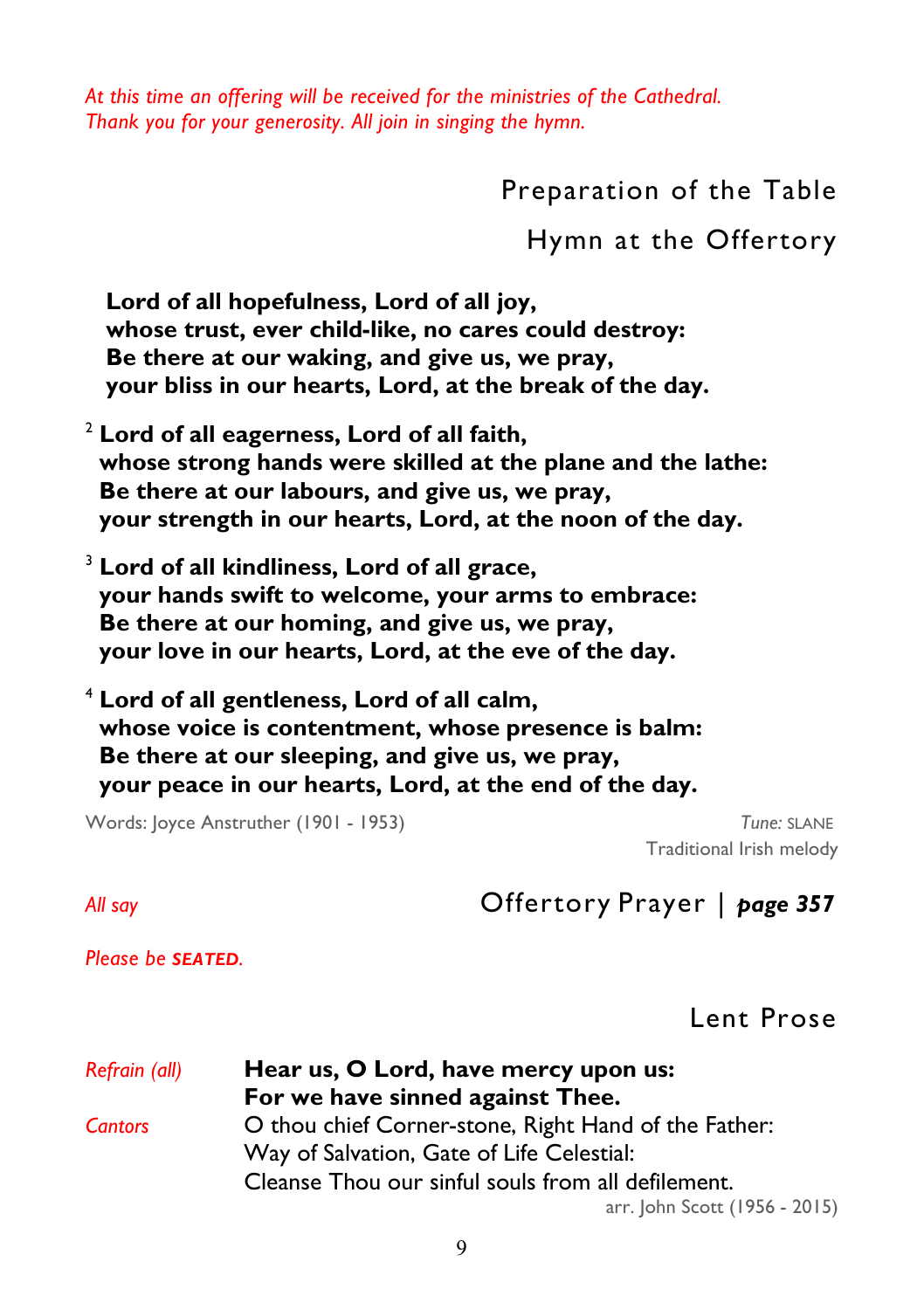#### *Kneel as able or remain seated.*

| <b>Intercessor</b> | With confidence and trust let us pray to the Father.        |
|--------------------|-------------------------------------------------------------|
|                    | For the one holy catholic and apostolic Church.             |
|                    | For Prem Chand our Moderator; Dharmaraj the                 |
|                    | Moderator of the Church of South India;                     |
|                    | Theodosius Mar Thoma the Metropolitan of the Mar            |
|                    | Thoma Church; Prakash our Bishop;                           |
|                    | Avinash our Presbyter and Deacon Paul.                      |
|                    | let us pray to the Father.                                  |
|                    | Lord of compassion                                          |
| All                | in your mercy hear us.                                      |
|                    | For the mission of the Church,                              |
|                    | that in faithful witness it may preach the gospel           |
|                    | to the ends of the earth,                                   |
|                    | let us pray to the Father.                                  |
|                    | Lord of compassion,                                         |
|                    | in your mercy hear us.                                      |
|                    | For peace in the world, especially between Ukraine and      |
|                    | Russia; that a spirit of respect and reconciliation may     |
|                    | grow among nations and peoples,                             |
|                    | let us pray to the Father.                                  |
|                    | Lord of compassion,                                         |
|                    | in your mercy hear us.                                      |
|                    | For the poor, the persecuted, the sick, and all who suffer. |
|                    | For refugees, prisoners, and all in danger;                 |
|                    | that they may be relieved and protected,                    |
|                    | let us pray to the Father.                                  |
|                    | Lord of compassion,                                         |
|                    | in your mercy hear us.                                      |
|                    | For those whom we have injured or offended,                 |
|                    | let us pray to the Father.                                  |
|                    | Lord of compassion,                                         |
|                    | in your mercy hear us.                                      |
|                    | For grace to amend our lives and to further the reign of    |
|                    | God, let us pray to the Father.                             |
|                    | Lord of compassion,                                         |
|                    | in your mercy hear us.                                      |
|                    |                                                             |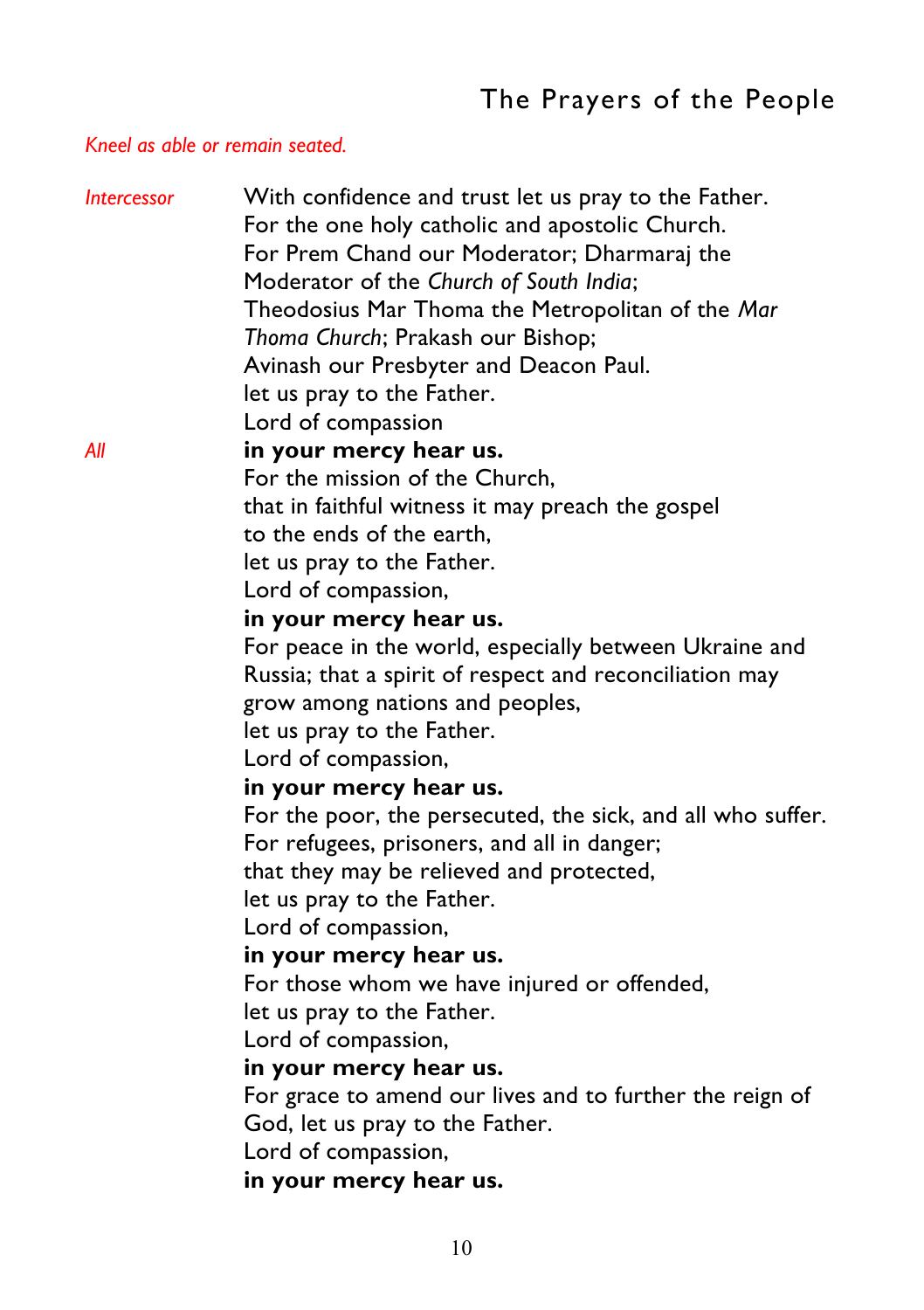In communion with all those who have walked in the way of holiness let us pray to the Father. Lord of compassion,  **in your mercy hear us.** 

#### *The Presbyter*

 God our Father, in your love and goodness you have taught us to come close to you in penitence with prayer, fasting and generosity; accept our Lenten discipline, and when we fall by our weakness, raise us up by your unfailing mercy; through Jesus Christ our Lord.  **Amen.**

The Consecration | *Page 363* 

The Communion | *Page 368* 

*Communicants are requested to leave space on either side of them when they receive Communion.* 

*During the adminstration of Communion, while remain seated, we sing* 

# Hymn at the Communion | *# 445*

O for a closer walk with God *Tune:* STRACATHRO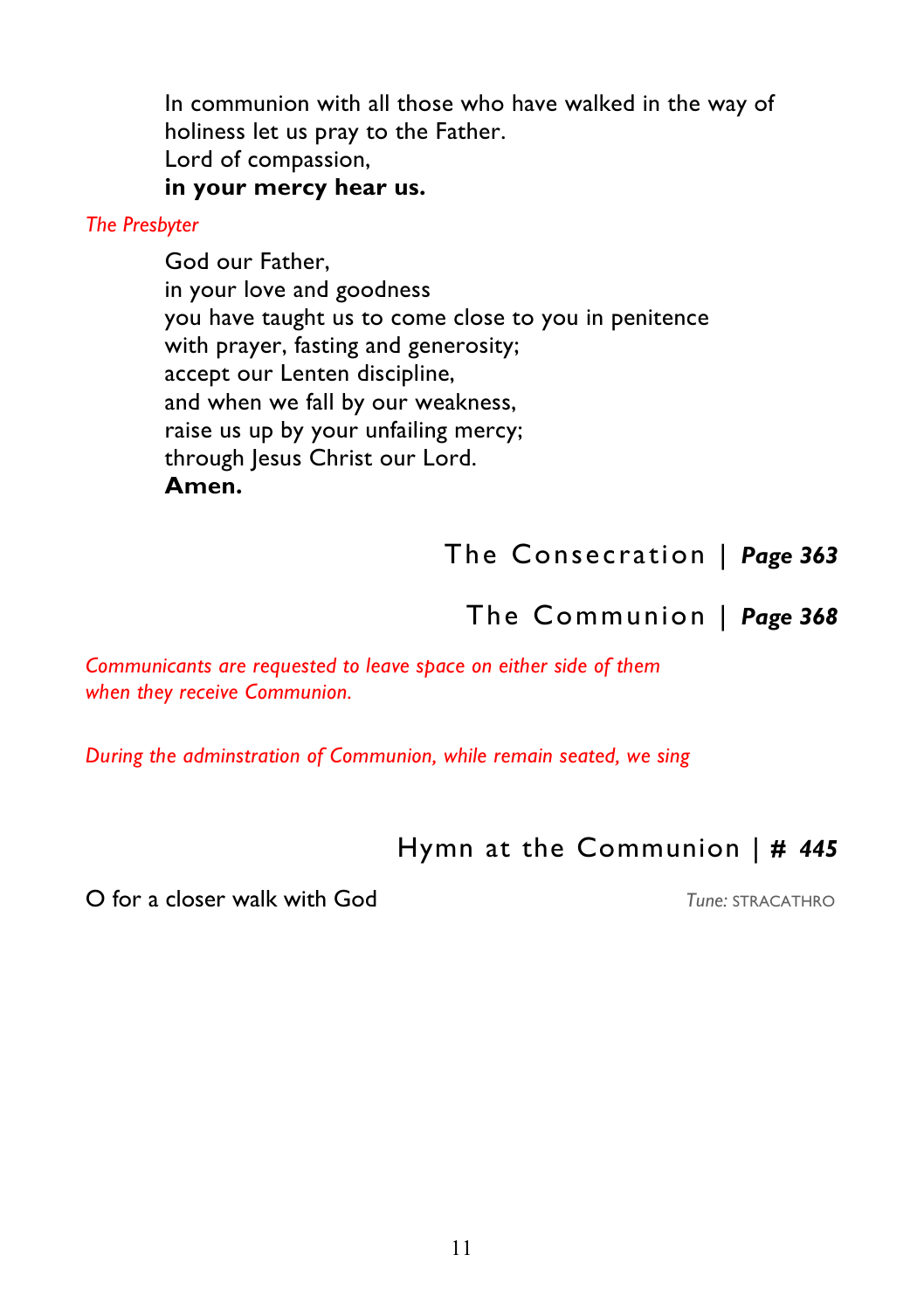## *All STAND and say.* Prayer after Communion

**Eternal God, heavenly Father, you have graciously accepted us as living members of your Son our Saviour Jesus Christ, and you have fed us with spiritual food in the Sacrament of his Body and Blood. Send us now into the world in peace, and grant us strength and courage to love and serve you with gladness and singleness of heart; through Christ our Lord. Amen.** 

The Blessing

*The Presbyter* 

God,

who from the death of sin raised you to new life in Christ, keep you from falling and set you in the presence of His glory; and the blessing of God almighty, † the Father, the Son and the Holy Spirit, be among you and remain with you always.

**Amen.** 

*All join in singing the hymn at the closing.* 

# Hymn at the Closing *# 477*

Rock of ages, cleft for me *Tune: TOPLADY* 

Dismissal

*From the West Door the Presbyter says* 

Go in peace to love and serve the Lord.

#### *All* **In the name of Christ. Amen.**

Postlude

"Lenten Reflections" Avinash Grubb **Avinash Grubb** Avinash Grubb

Avinash Grubb is the organist of St Mark's Cathedral, Bangalore. We extend our warm welcome to him.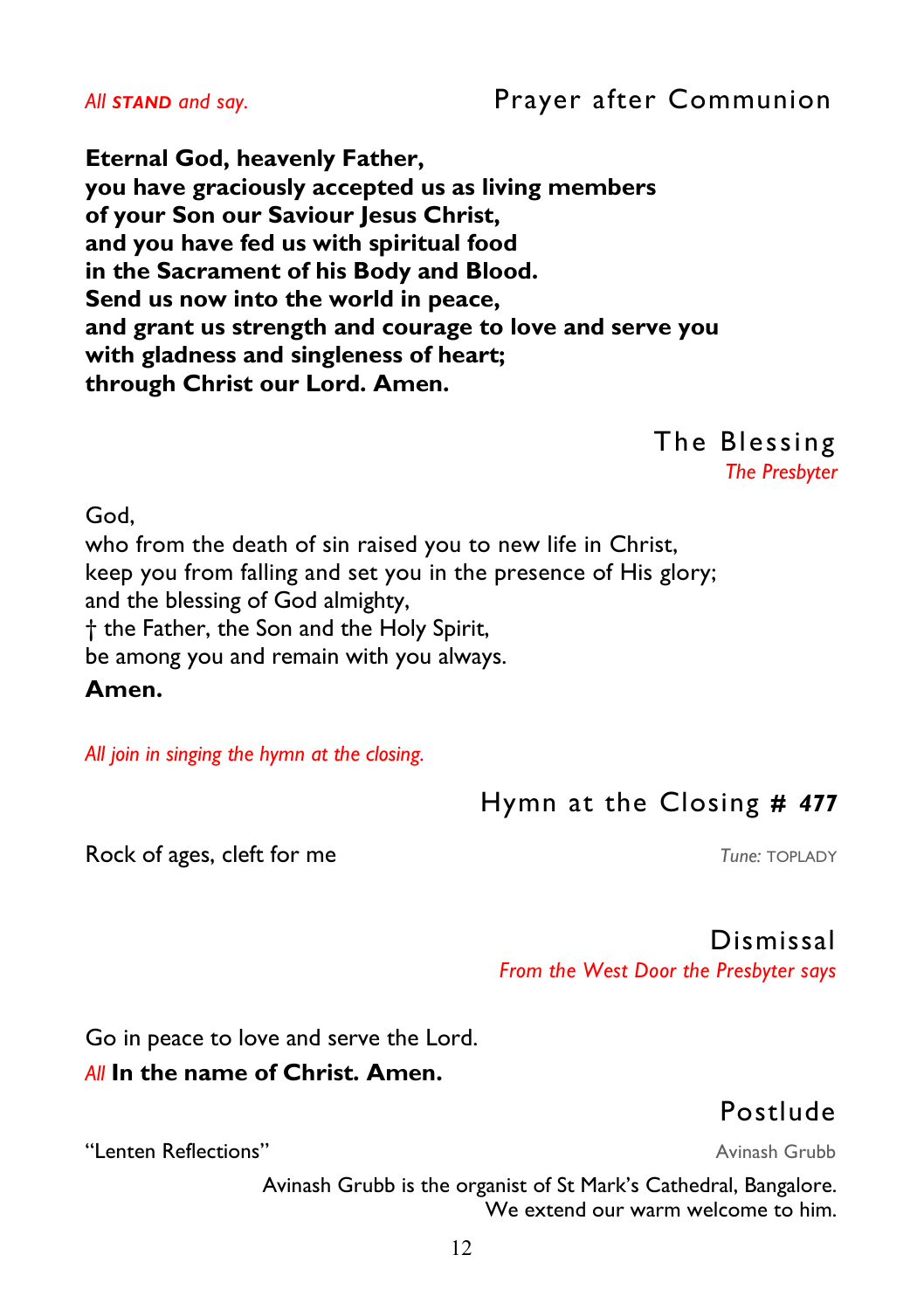# Prayer Requests & Announcements

*Your prayers are requested for* 

† the people of Ukraine; for lasting peace. Pray for relief agencies, world leaders and the United Nations.

† in the Diocese, Jubilee Tamil Church and the Revd David Paramanandam.

† the *Church of North India's* Diocese of Nasik and the Rt Revd. Sharad Gaikwad.

† the *Church of South India's* Diocese of Trichy-Tanjore and the Rt Revd Dhanraj Chandrasekaran.

† in the *Anglican Communion*, the Church in Melanesia and the Most Revd Leonard Dawea.

*After 118 years of missionary association with the Church of the Province of New Zealand, the Church of the Province of Melanesia was formed in 1975. The Province encompasses the Republic of Vanuatu, Solomon Islands, and the French Trust Territory of New Caledonia in the South Pacific.* 

#### **Birthdays this Week**

*May God bless you abundantly.* 

Yohanan James (15), Rebecca Chempaka (16)

#### *A Prayer for the Commonwealth*

14<sup>th</sup> March is Commonwealth Day

ALMIGHTY God, you rule over all men, and you have given to our Commonwealth great power in many parts of the world, draw together we pray you in true union the men of different races, languages and customs, who come under it, that bearing one another's loads and working together in love as brothers, they may carry out your plans and help to bring about your everlasting rule. Forgive us we pray you, our sins and failures; keep us from thinking only of ourselves and from pride; give us power to use your good gifts of order and freedom to your glory and the good of all men, through Jesus Christ, our Lord, to whom with you and the Holy Spirit be all glory and rule for ever and ever. Amen.

This order of service is printed on sustainably-produced paper. Worship material has been drawn from the Book of Common Prayer; and https://www.churchofengland.org. Some material in this service is copyright: Common Worship © 2000 The Archbishops' Council. The reflections are are an excerpt from an article by Lincoln Anderson from The Good Shepherd [Anglican Church,](http://goodshepherdoa.org/) Alabama (USA).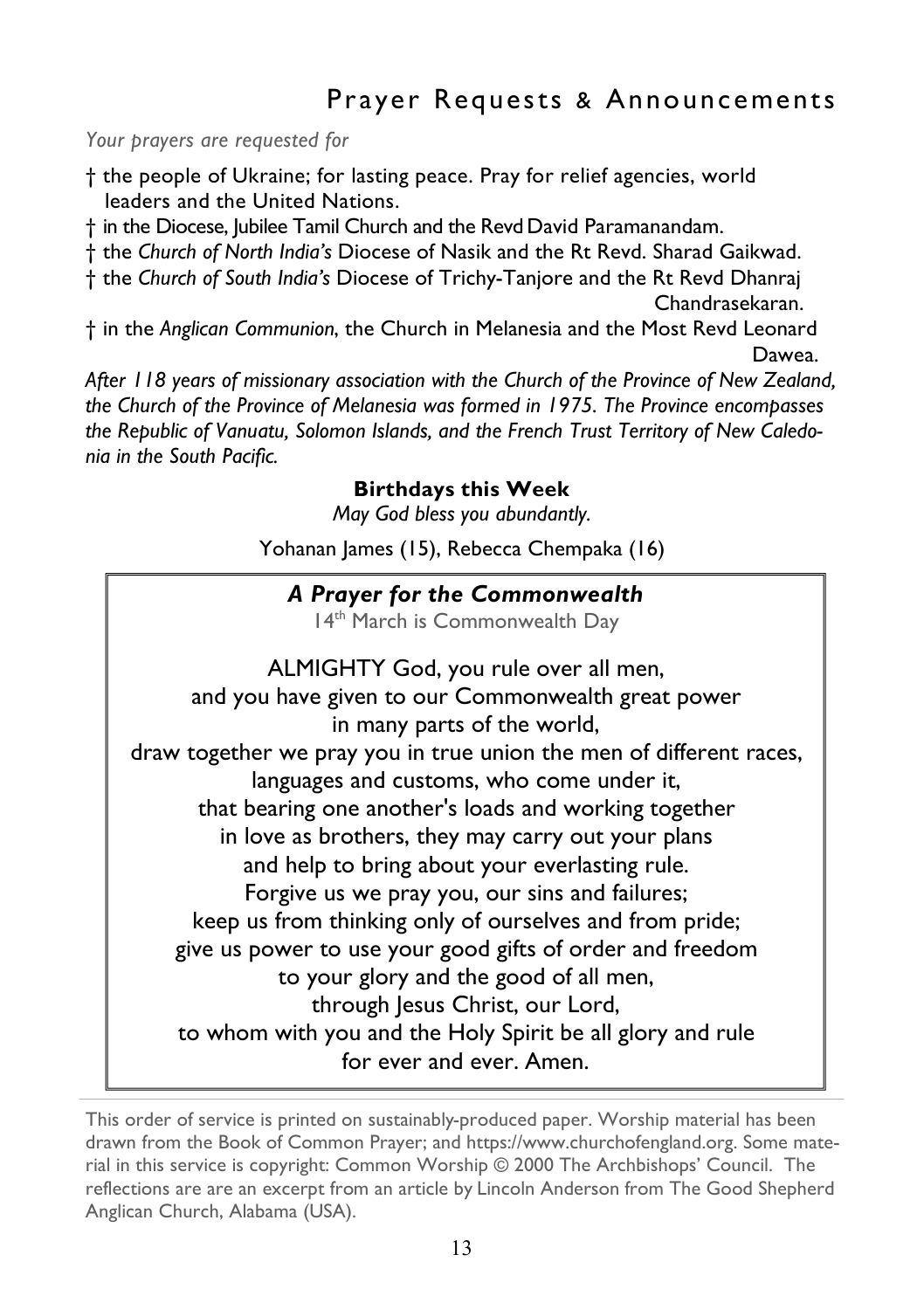|                                      |             | Lent 2022  |                   |
|--------------------------------------|-------------|------------|-------------------|
| † Midweek Eucharist                  | Lady Chapel | Wednesdays | $7.30$ am         |
| † Lenten talk series                 | Online      | Wednesdays | $7.00 \text{ pm}$ |
| t Bible study<br>Sermon on the Mount | Online      | Fridays    | $7.00 \text{ pm}$ |



#### *Bible Study* on the Sermon on the Mount

| Friday   | 18 <sup>th</sup> March 2022 @ 7 pm |
|----------|------------------------------------|
| Zoom ID  | 2292392476                         |
| Password | 123456                             |
| Speaker  | The Revd Dr Wilson Paluri          |

Revd Dr Wilson Paluri is Professor of Religion & Cultural Studies at the Gurukul Lutheran Theological College, Chennai. He is an ordained Presbyter in the Diocese of Durgapur (CNI). Revd Paluri is a much-sought after speaker at youth conferences and seminars on Hinduism and Indic religions. He has initiated several inter faith dialogues and has been on the editorial board of UBS Journal & Doon Theological Journal. Revd Paluri has authored articles on topics related to Indic religions, social philosophy, inter-religions and mission.

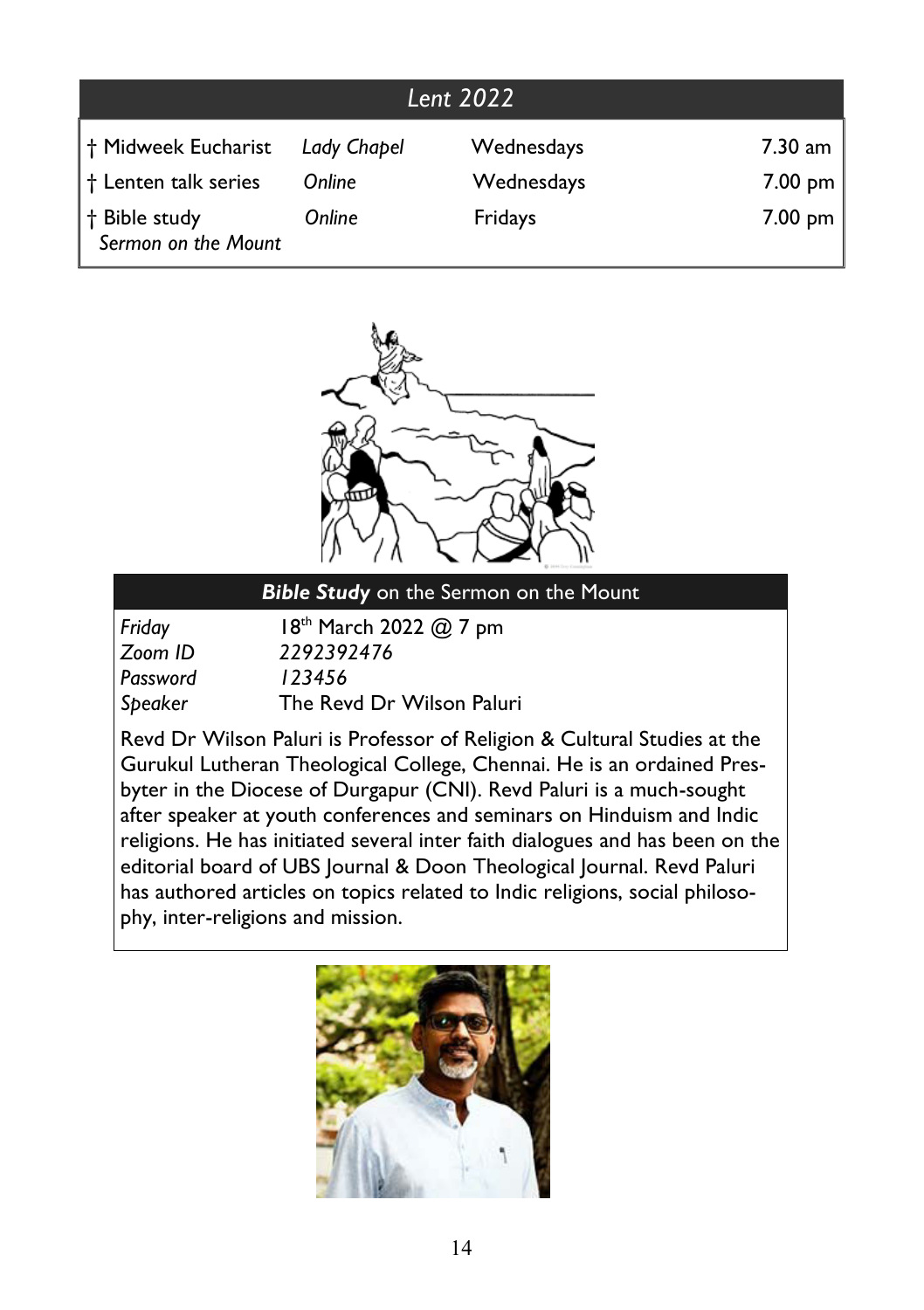#### *Journey to Jerusalem*: Lent Talk Series

| Second talk | Wednesday 16th March 2022 @ 7pm |
|-------------|---------------------------------|
| Speaker     | Cressida Williams               |
| Topic       | The Visual Arts and Passiontide |
| Zoom ID     | 2292392476                      |
| Password    | 123456                          |

Cressida leads the team of the Cathedral Archives and Library in Canterbury Cathedral, which cares for the manuscript and book collection of the Cathedral and other local organisations.

Having qualified as an archivist in 1997, Cressida is particularly interested in medieval charters and seals, as well as architectural records.

This illustrated online lenten talk will showcase the artwork related to Passiontide in Canterbury Cathedral.



*In accordance with the Cathedral practice of bare altars during the Lenten season, all contributions for flowers during Lent will be named in the leaflet and honoured at Easter. You may consider contributing, as a family, towards Easter lillies.* 

*Bank details to make your online offering and payment of subscription. Name:* Society of St Thomas' Cathedral *Account no.:* 917010054452406 *Bank:* Axis Bank Ltd *Branch: Fort, Mumbai - 400 001*